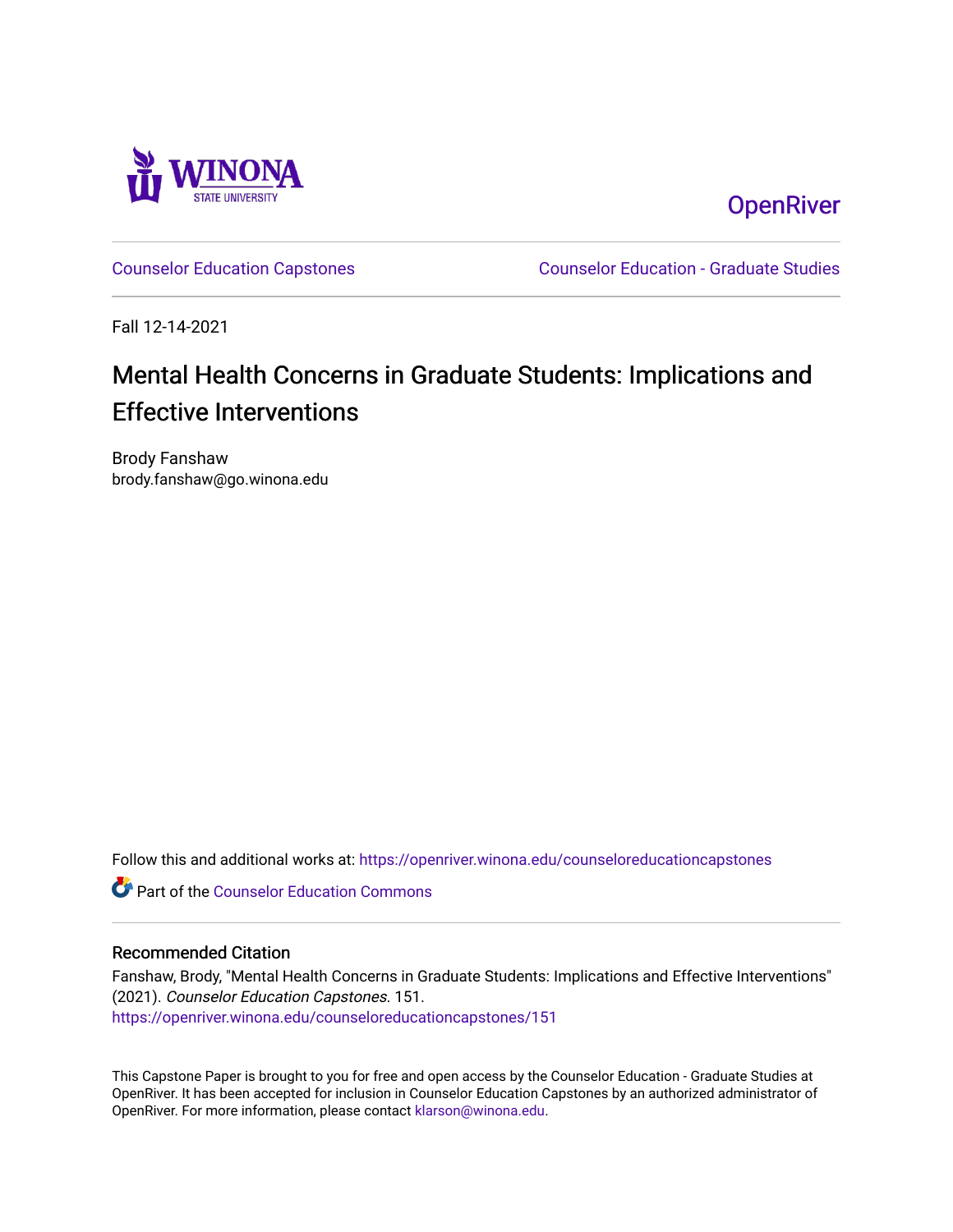Mental Health Concerns in Graduate Students: Implications and Effective Interventions

Brody Fanshaw

A Capstone Project submitted in partial fulfillment of the

requirements for the Master of Science Degree in

Counselor Education at

Winona State University

Fall 2021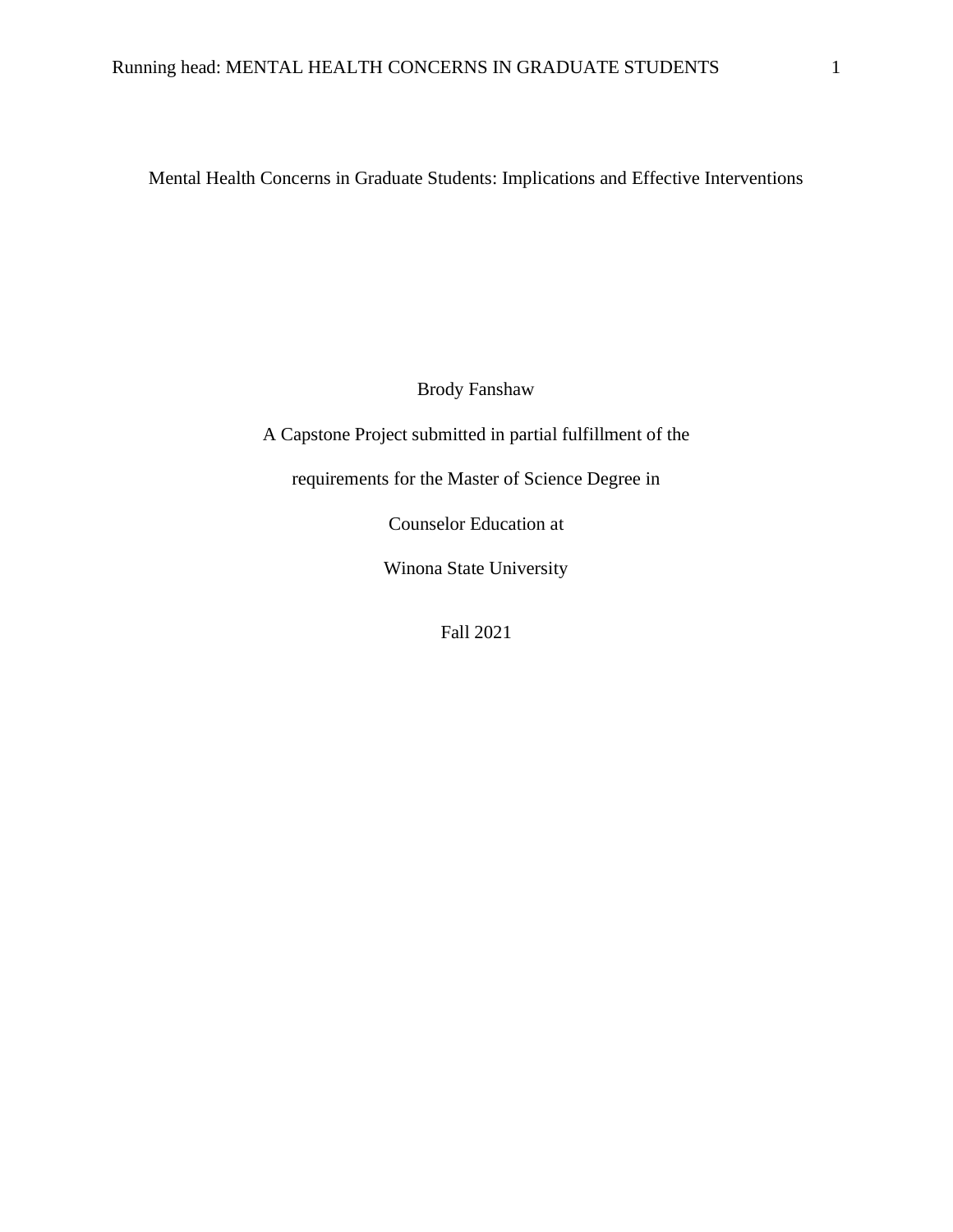## MENTAL HEALTH CONCERNS IN GRADUATE STUDENTS 2

Winona State University

College of Education

Counselor Education Department

# CERTIFICATE OF APPROVAL

# CAPSTONE PROJECT

\_\_\_\_\_\_\_\_\_\_\_\_\_\_\_\_\_\_\_\_\_\_\_\_\_\_

Mental Health Concerns in Graduate Students: Implications and Effective Interventions

\_\_\_\_\_\_\_\_\_\_\_\_\_\_\_\_\_\_\_

This is to certify that the Capstone Project of

Brody T. Fanshaw

Has been approved by the faculty advisor and the CE 695 – Capstone Project

Course Instructor in partial fulfillment of the requirements for the

Master of Science Degree in

Counselor Education

Capstone Project Supervisor: Anquinetta V. Calhoun, Ph.D.

Mauritta V. Calhoun

Approval Date: 14 December 2021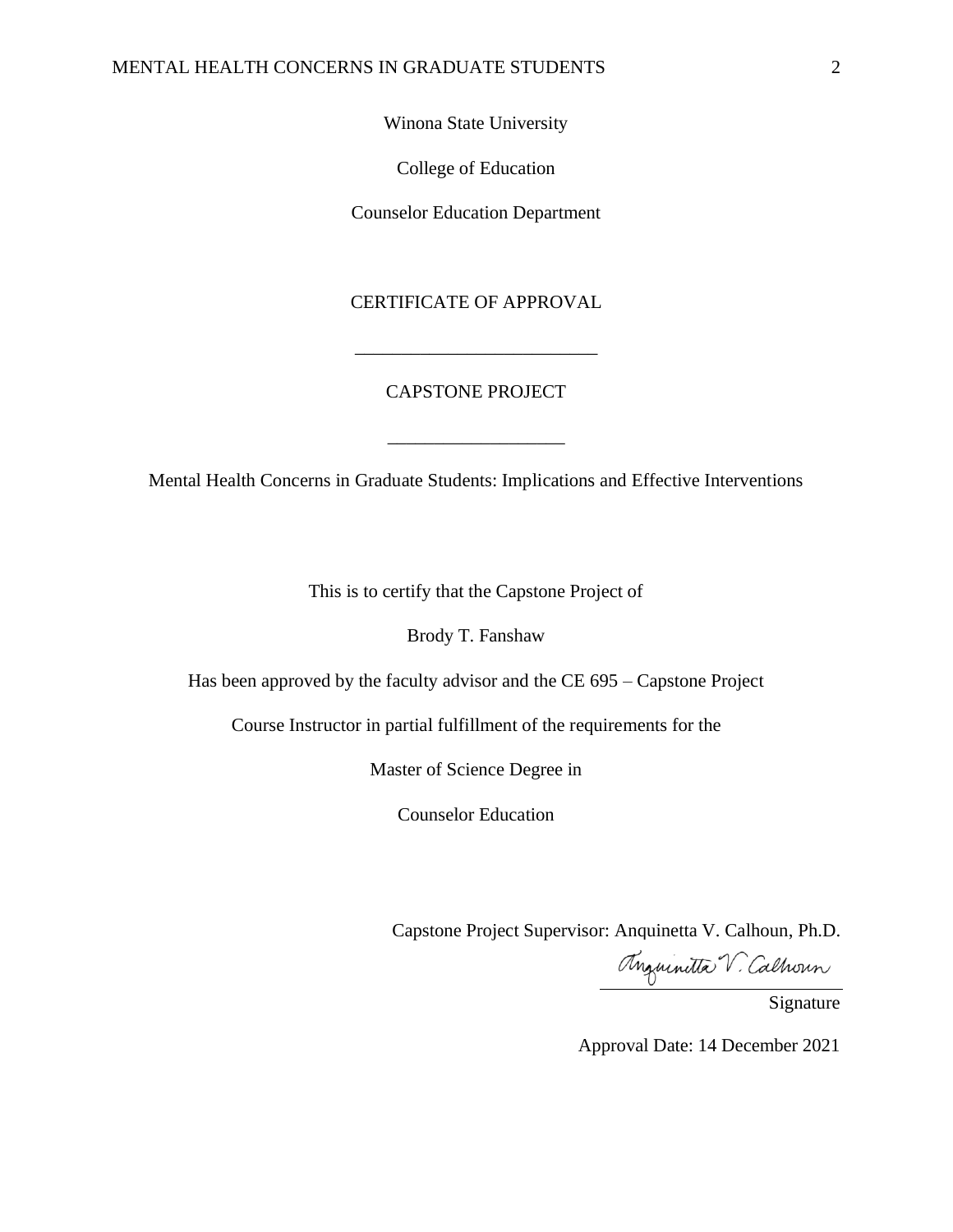#### Abstract

Graduate school can be a stressful time for students. In addition to academic tasks, individuals in graduate programs frequently experience stress due to personal and professional obligations. The distressing nature of managing these priorities allows for an increase in mental health concerns, such as depression, anxiety, and suicidality. The reviewed literature finds that programs that have positive factors within their department, such as a positive environment and supportive advisement, allow for an opportunity to curb these concerns. The literature also notes the importance of universities preparing their students for these stressors during their time in their graduate program, in addition to discussing the stressor and mental health resources during student orientation. Further research is needed on the graduate student community in regards to mental health.

*Keywords*: graduate school, graduate student, mental health, stressors, self-care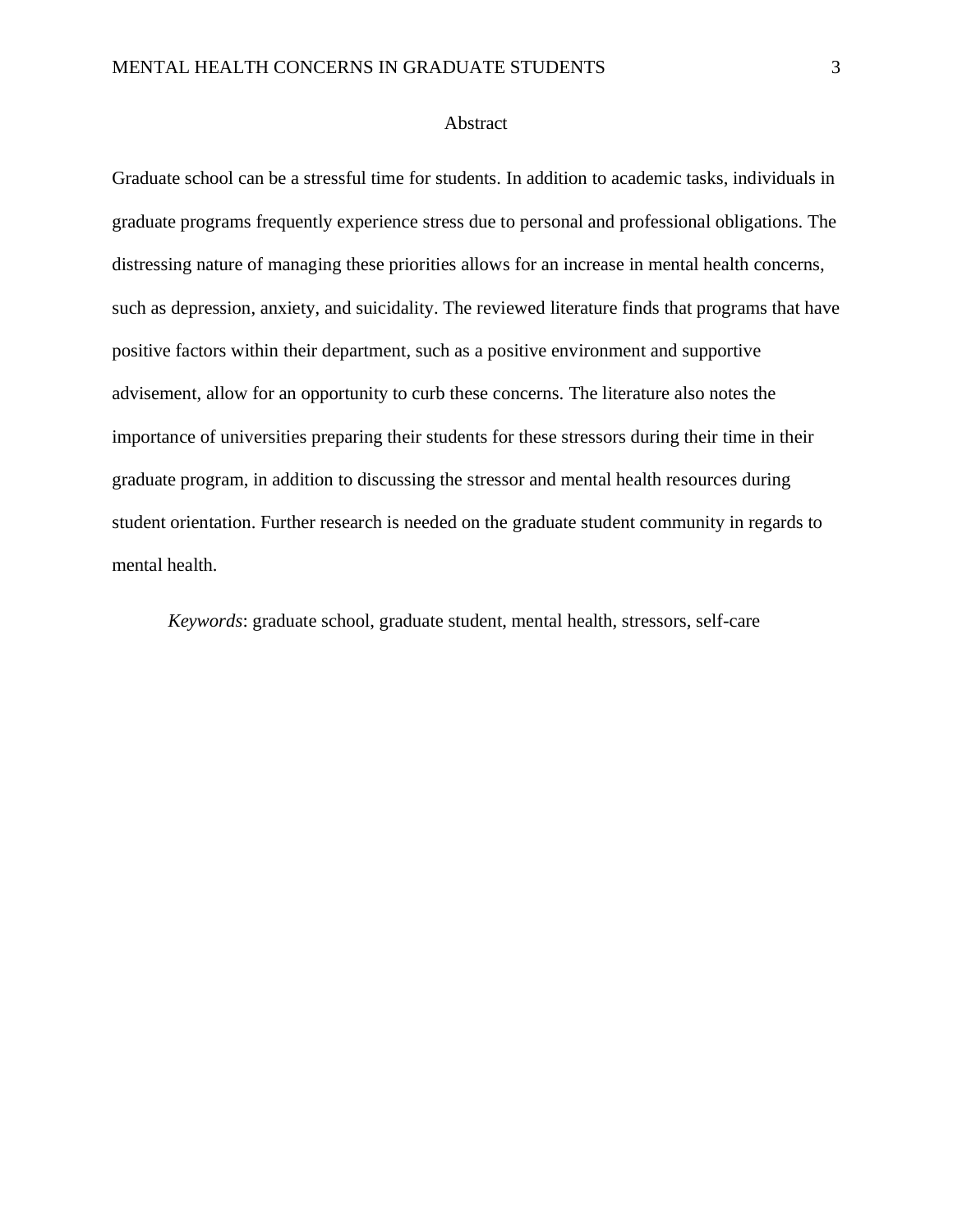# Contents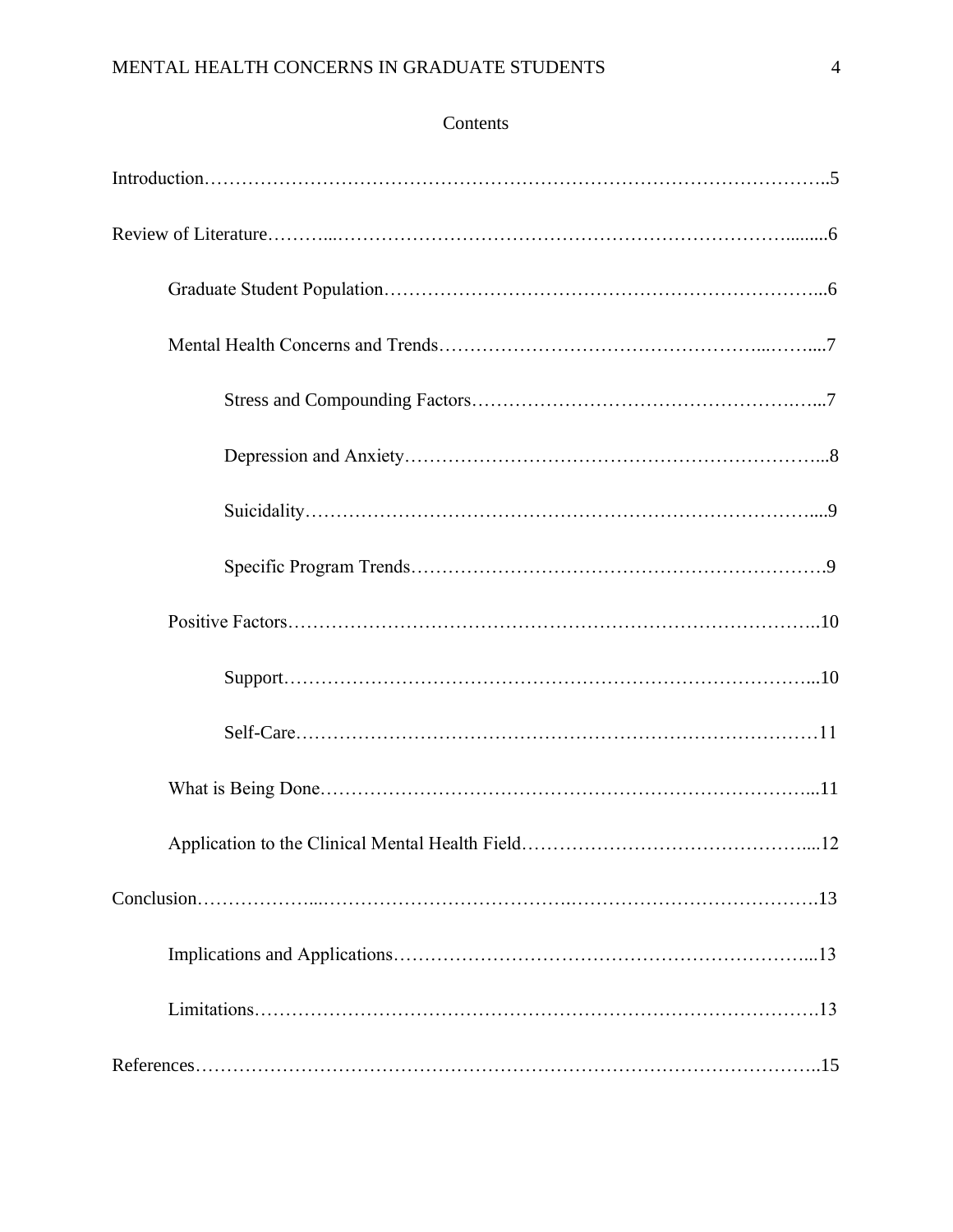#### **Mental Health Concerns in Graduate Students**

The initiative of advocating for mental health concerns in college students is a phenomenon that has increased drastically over the past decade, but the focus tends to stray from a rather large group of students in the college community: graduate students. The majority of research and advocacy efforts for mental health concerns focus on undergraduate students, especially efforts to curb said concerns (Bamonti et. al, 2014). This has allowed for the focus of graduate student well-being to grow further behind, while the increase of services and advocacy for undergraduates has progressed (Bamonti et. al, 2014).

Graduate students often have differing stressors than their undergraduate peers, specifically that of time and financial constraints (El-Ghoroury, 2012), primarily focusing on the balance of personal, professional, and educational tasks, as well as graduate students having the higher median of debt. Notably, these stressors impact separate sections of the graduate community in different ways, whether it be an individual's year in graduate school or the department that they are in (Lipson et. al, 2016). To illuminate the presence of mental health concerns within the graduate student population, the following are explored: current trends in the graduate school community, positive factors which have impacted programs in healthy ways, and how this information impacts the clinical mental health counseling community.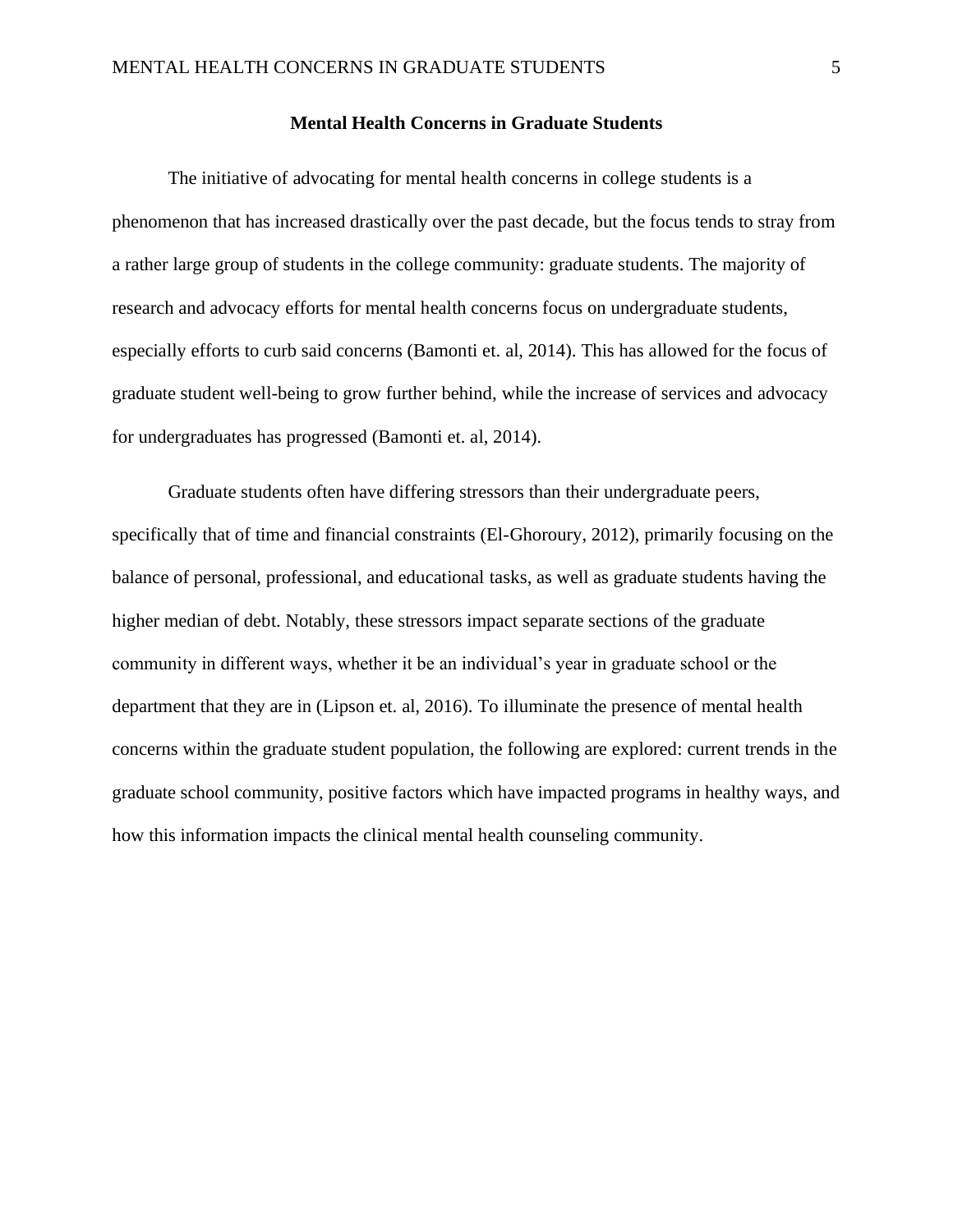#### **Review of Literature**

The literature on mental health concerns within college student populations, whether it be undergraduate or graduate, is notably extensive as of recent years. As the research on mental health within the college community grows, a question inquiring on the mental health status within graduate students increases, as the majority of research focuses on that of the undergraduate population. This review of the literature not only explores the research done on the graduate student population and common mental health concerns within the group, it also explores various compounding factors that create additional challenges. The remaining literature focuses on what can be done to improve the overall well-being of the graduate student population through self-care and stress reduction techniques, and how the mental health community can support these individuals while they are going through this notably stressful process.

#### **Graduate Student Population**

The graduate student enrollment within universities in the United States has gradually increased since 1960, and as of 2018 the population consisted of 1,004,176 receiving postbaccalaureate degrees (i.e. master's and doctorate degrees) across private and public institutions (U.S. Department of Education, 2021). The gender breakdown of individuals that conferred master's degrees is 591,738 females and 412,438 males, while the distribution of race/ethnicity for post-baccalaureate degrees is 62.7% White, 14% Black, 11.2% Hispanic, 8.5% Asian/Pacific Islander, and .5% Native American/Alaska Native (U.S. Department of Education, 2021). The United States Department of Education (2021) reports that the majority of graduate degrees conferred at both private and public institutions during this period of time were derived for the business, education, and health profession fields.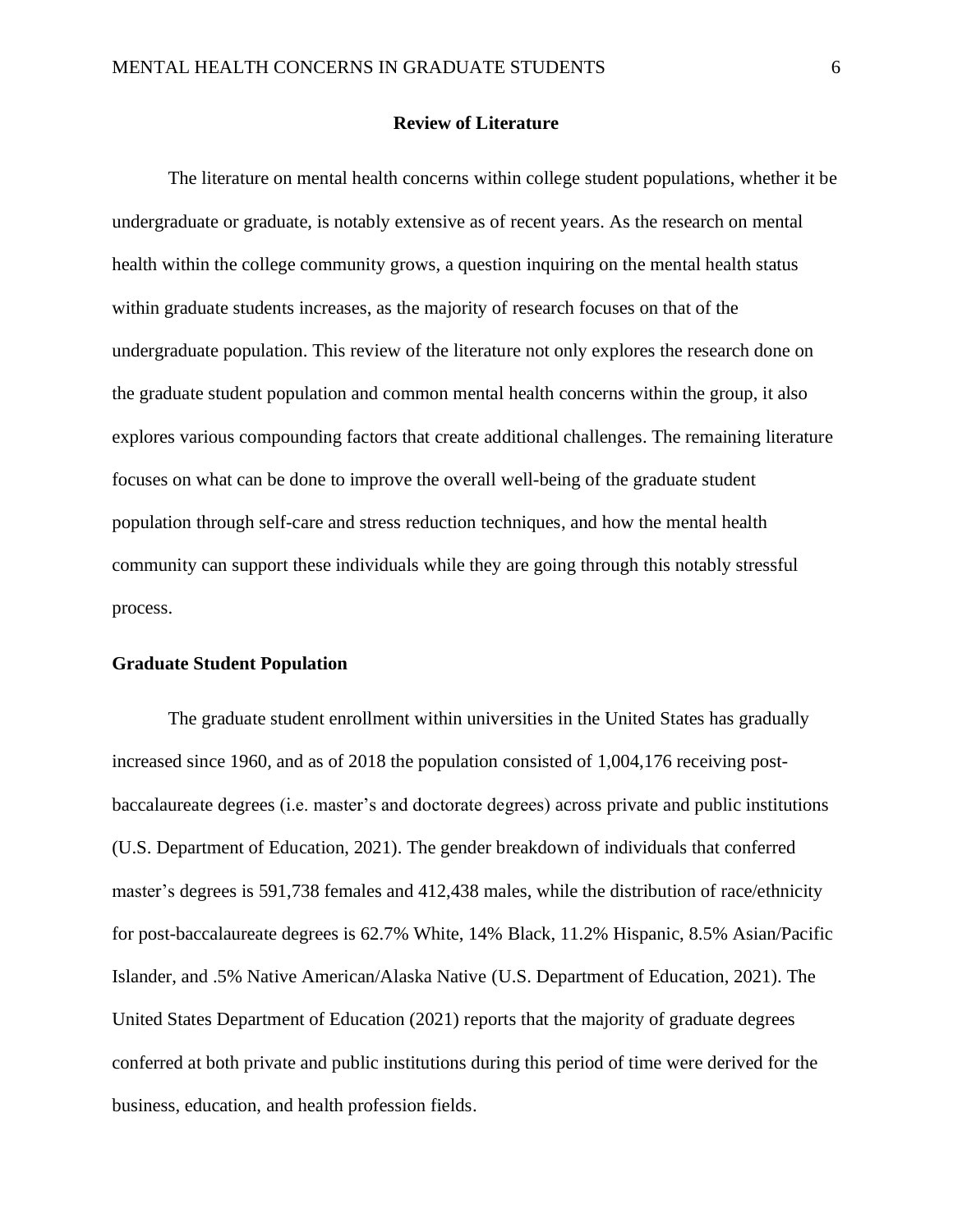#### **Mental Health Concerns and Trends**

The level of distress within the graduate student population is notably high, and has even been noted as a "mental health crisis" (Charles et al., 2021, p. 1). The literature regarding mental health focuses primarily on graduate student stress levels and factors that compound those stress levels, depressive and anxious symptomology, and substance use (Allen et al., 2020). Some research discusses trends within individual programs, but the information regarding this varies in amount of data and depth dependent on programing (Sharifian, 2019).

#### *Stress and Compounding Factors*

As noted above, the level of stress has been noted to be high. According to Charles et al. (2021), this may not only be due to the stress of the classroom and homework. Yusufov et al. (2019) note that there are various external factors that may be impacting the overall stress levels of individuals within the graduate school community. They further note the variety in potential stressors, including financial concerns, the adjustment to graduate school education, and the climate quality within an individual's selected program (Yusufov et al., 2019).

Financial stress is common among all college student levels, whether it be undergraduate, graduate, or post-graduate (Yusufov et al., 2019). Short et al. (2019) address this crucial topic in an analysis of the financial stress in the graduate community and the importance of educating the community on finances during this period in a student's life. They emphasize the tremendous workload in the graduate community, as well as time invested in education, allowing for less time to be available for employers (Short et al., 2019). This, in addition to traditional rent and utility fees, as well as tuition fees and student debt, allow for the level of financial stress within the community to become, and remain, high (Yusufov et al., 2019).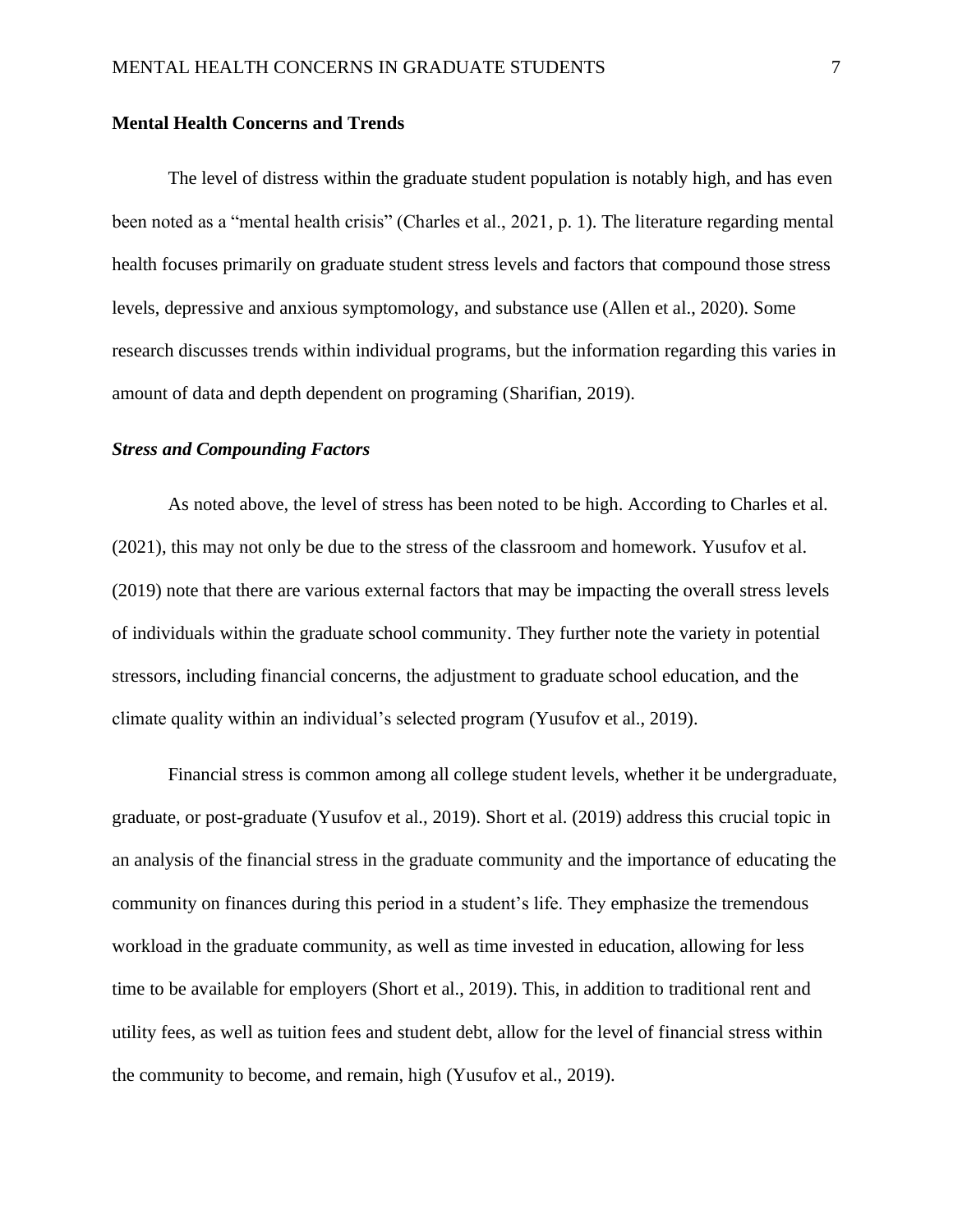Quality of climate within a program was either an additional stressor noted by the research or a protective factor in the graduate school community. Charles et al. (2021) notes that an effective mentor, as well as an interactive departmental social climate operates as a positive factor for graduate student mental health and the overall reduction of stress within the community. Additionally, in a study by Allen et al. (2020), it was found that graduate students with a supportive advisor allowed for increased moderation between stress, cynicism, and inefficacy within the student.

According to research done by Rizzolo and Massey (2020), levels of stress in the initial year of graduate school can fluctuate immensely as the experience is similar in some ways to undergraduate education, but different in the way of having an increased workload and more levels of applied thought. This study noted the potential for difficulty in psychological adjustment due to these stress levels (Rizzolo & Massey, 2020). Rizzolo and Massey (2020) most notably acknowledge the fluctuation of anxiety levels within the graduate program's population, following up with the need for stress management techniques to diminish, or not reach, anxious thought among first-year graduate students.

#### *Depression and Anxiety*

Garcia-Williams et al. (2014) find that the presence of depression and anxiety are common in the graduate student community. Within the graduate student population, Garcia-Williams et al. (2014) found that average depressive symptoms among the sample as mild depressed mood and loneliness, while the average anxiety symptoms display as anxiousness, nervousness, and stress. Additional studies from Allen et al. (2020) note a strong correlation between high levels of depression and anxiety with graduate student burnout, a common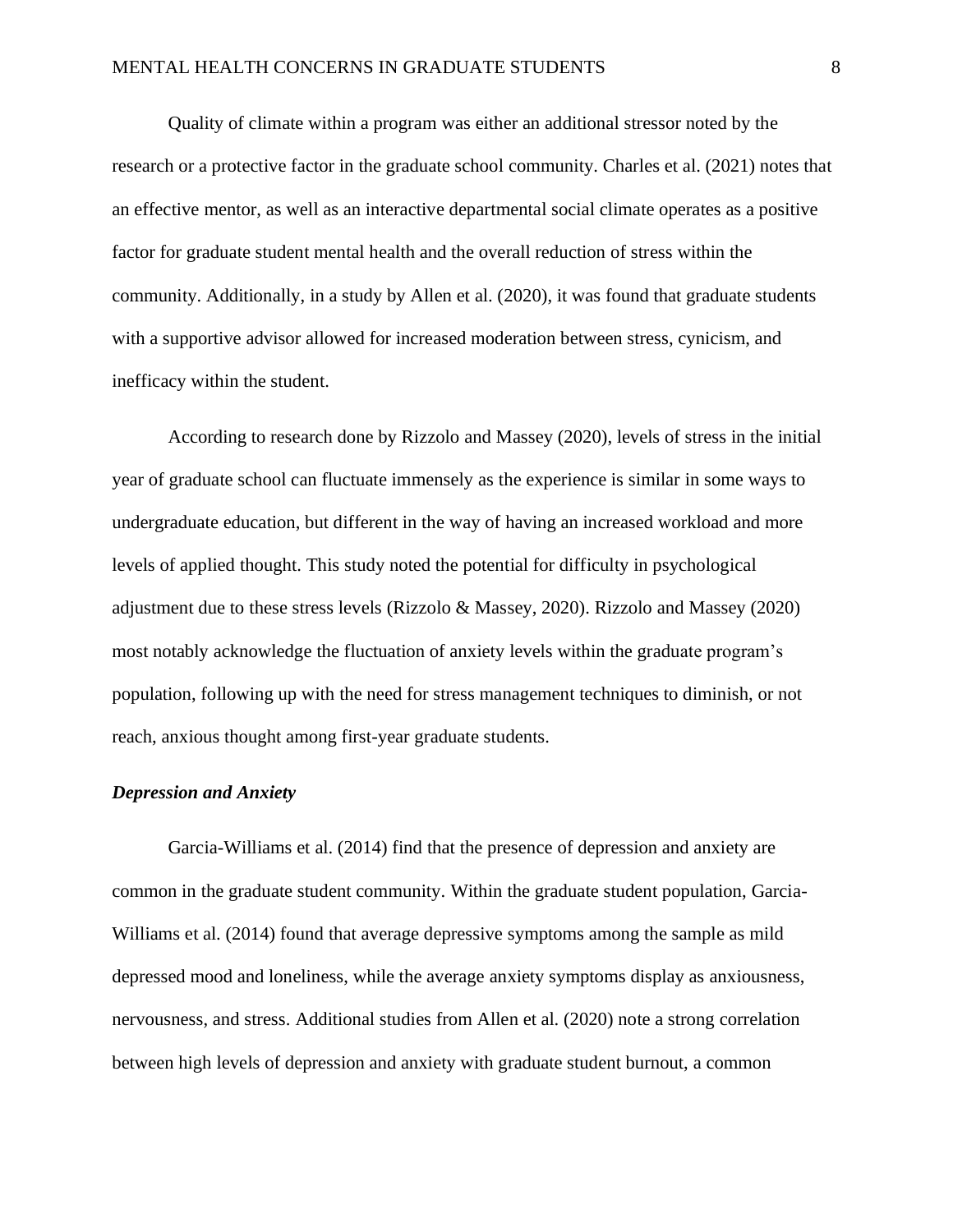phenomenon where students, and commonly clinicians, experience high levels of exhaustion, cynicism, and inefficacy, due to high levels of distress for longer periods of time.

#### *Suicidality*

In addition to symptoms of anxiety and depression, studies have found there to be a presence of suicidality among graduate students as well (Lipson et. al, 2016). In one of the first investigations into correlates of suicidal behavior among graduate students, Garcia-Williams et. al (2014) discovered that, similarly to that of their undergraduate peers, graduate students endorsing suicidal behavior acknowledge more depressive and anxious symptoms, more negative emotions, and more substance use than their non-suicidal peers. Furthermore, these correlates of suicidality in this study remained consistent with the literature on suicidality, such as higher scores on the Patient Health Questionnaire-9 (PHQ-9) and reports of high levels of loneliness (Rossom et al., 2017).

# *Specific Program Trends*

As noted previously, the variability in research regarding mental health concerns specific to certain programs is variable in amount and depth. In addition to the findings by Yusufov et al. (2019) indicating high stress in medical, helping, and clinically-oriented graduate programs, Lipson et al. (2016) found that individuals in the humanities were found to be more likely to have mental health concerns. They also discovered that individuals least likely to seek treatment for their concerns were in the business and engineering fields (Lipson et al., 2016).

Another focused graduate field includes mental health graduate programs, in which graduate students not only have to focus on their own mental health concerns, they also need to assist in the treatment of others'. Research into mental health graduate students focus on the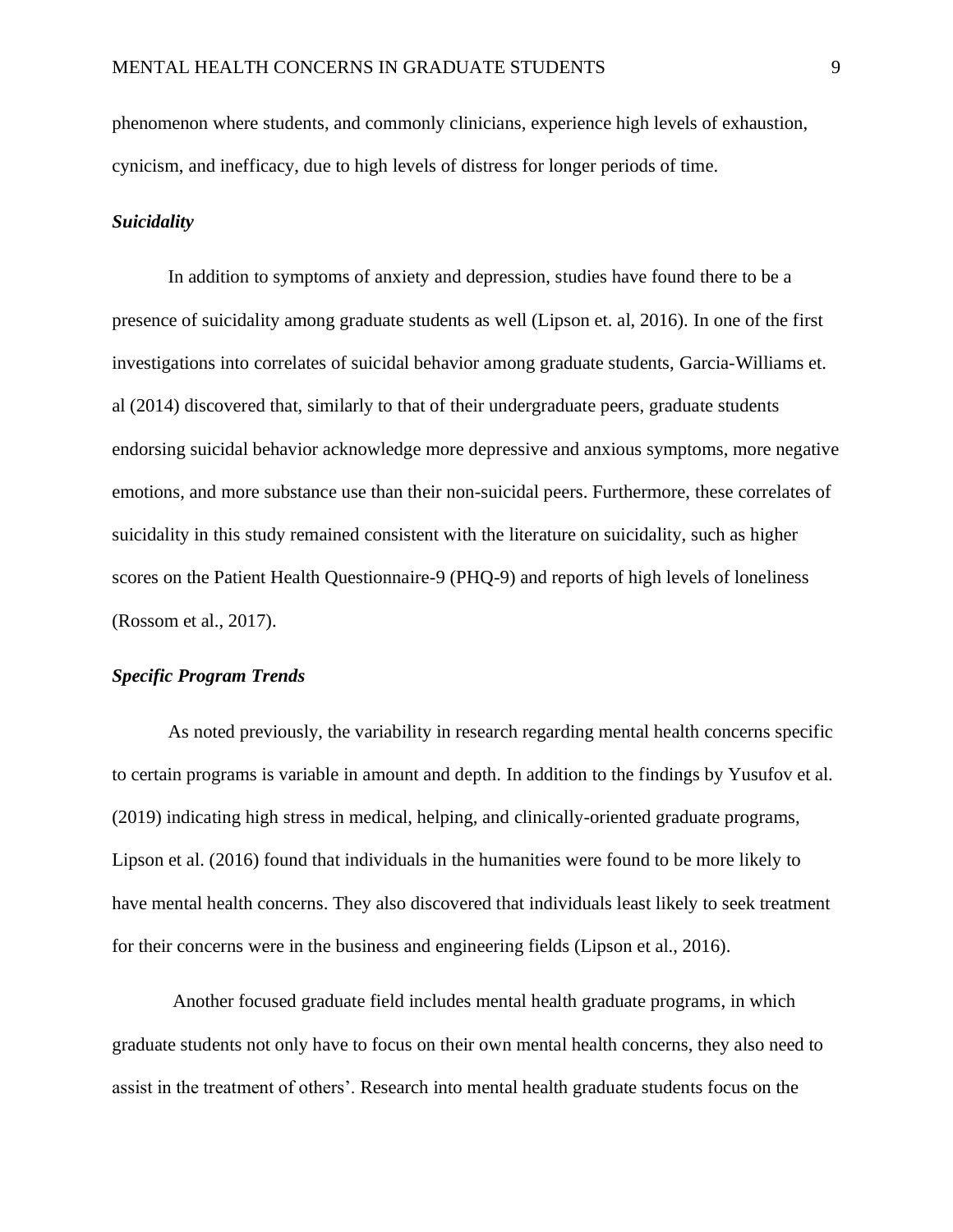topic of "lived experience"-a concept in which the student is going to the field with external knowledge of mental health, whether it be through personal experience, or an experience with a friend or loved one (Kaus & Moran, 2019, p. 862). They also focus on the compounding effects of "lived experience" and traditional educational stress, and how it impacts adherence to mental health ethics codes (Kaus & Moran, 2019, p. 865). An example of a study of ethical code adherence is addressed in Bamonti et al. (2014), which issues a call to action on graduate students taking care of themselves effectively to provide the most beneficial care to clients while in training, adhering to their ethical obligation of doing so.

# **Positive Factors**

The literature on mental health concerns in graduate students not only focuses on prevalence, but it also focuses on positive factors that impact a graduate student's well-being (Charles et al., 2021). As indicated by the name, these factors are linked to less distressed mental states of this population. The two factors addressed in the literature most commonly are: the presence of self-care, and the presence of social and emotional support in the life of the graduate student (Sharifian, 2019; Woolston, 2021).

# *Support*

In a study solely dedicated to the discovery of positive factors related to graduate student mental health, Charles et. al (2021) discovered that one of the biggest predictors of decreased depressive symptoms was the presence of social support. The correlation between the presence of social support and decreased depressive symptoms were notably more strongly correlated than those of their negative counterparts (Charles et al., 2021). In addition to social support, a study published by Woolston (2021), noted that graduate students frequently rely on professional and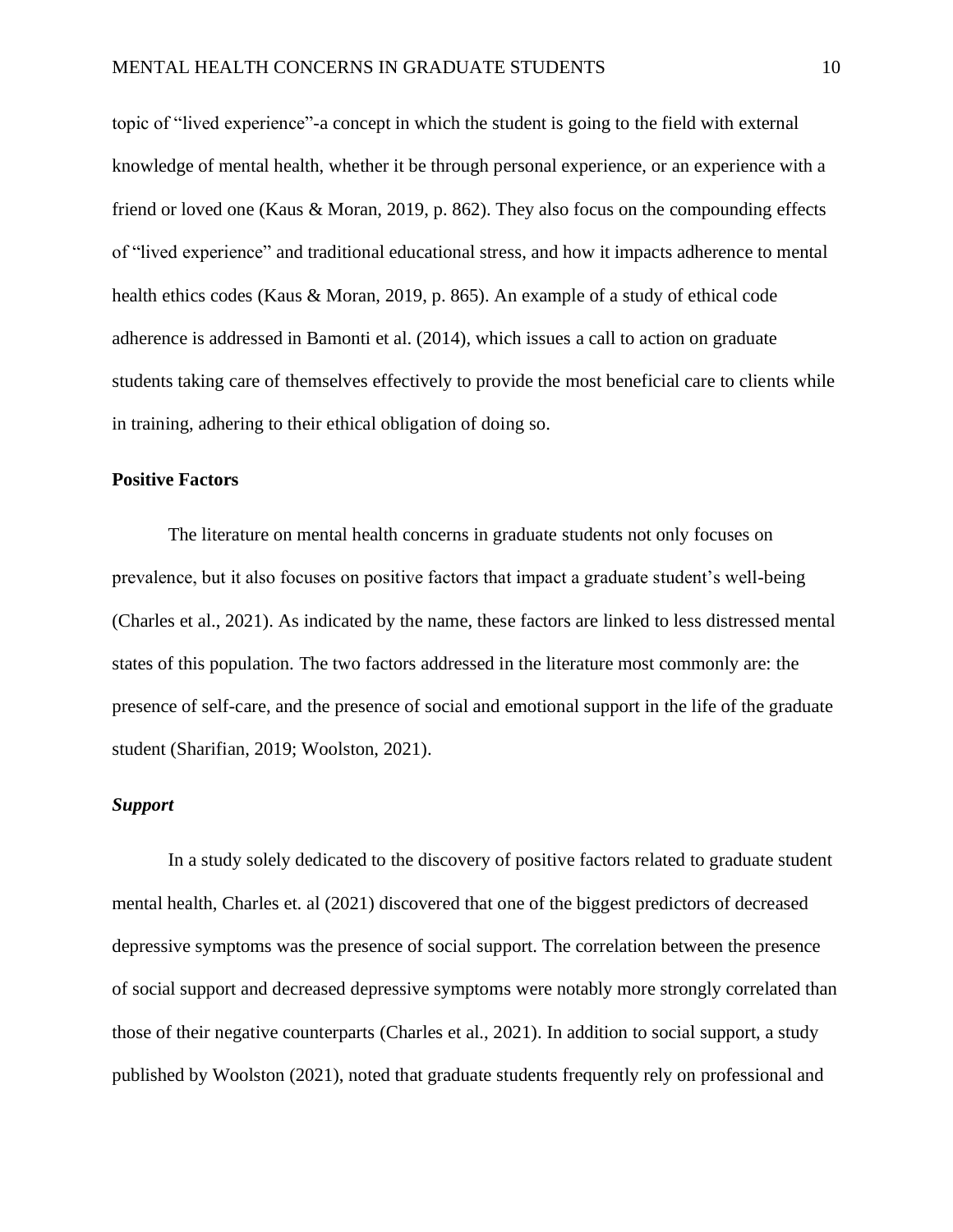emotional support from their supervisors during their educational experience. Woolston (2021) goes on further to address that lack of these supports, especially during stressful events (such as the COVID-19 pandemic), create a potential for a growing mental health crisis among this population.

# *Self-Care*

Another positive factor noted frequently in the literature is the presence of self-care in the graduate student population. The importance of creating an environment with self-care at the forefront can be noted by Barnett and Cooper (2009), in which it is noted that creating a culture that puts self-care first allows for reduced burnout and distress, especially in that of the mental health and helping fields. Furthermore, in a study done by Sharifian (2019), it was found that the frequency of self-care among certain graduate students served as a predictor for professional quality of life. This study, in addition to that of El-Ghoroury et. al (2012), notes the importance of including topics of self-care and wellness in future training initiatives, not only for the future professional life of a graduate student, but also for the individuals they serve.

# **What is Being Done**

As addressed, the focus on mental health concerns in graduate students from a research perspective is a relatively new concept, as opposed to that of their undergraduate counterparts (Bamonti et. al, 2014; Rizzolo and Massey, 2020), but what is being done currently to address this population? Francis and Horn (2017) note an increased focus on mental health on college campuses by the universities as a whole through university-sponsored interventions (i.e. counseling services and suicide prevention teams). Additionally, Sharifian (2019) offered that there are now an increased number of programs specifically targeting the importance of self-care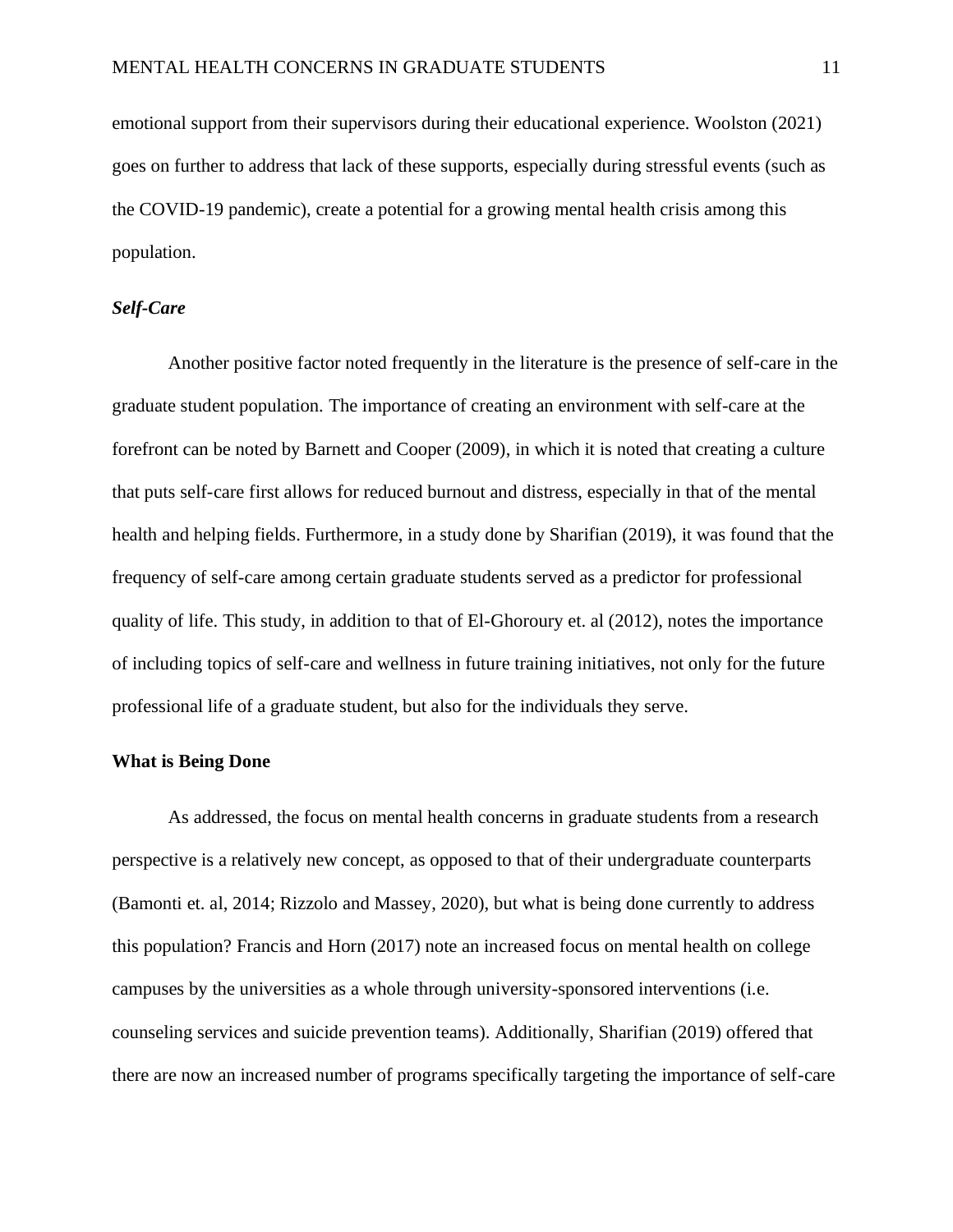(especially of those in helping fields). These two interventions, education on external factors, such as financial stressors and quality of program climate (Charles et al., 2021; Yusufov et al., 2019), and increased research on graduate student mental health offer a reference point to future programs focusing on the mental health well-being of their graduate student population (Charles et al., 2021).

#### **Application to Clinical Mental Health Field**

The information presented in the research cannot only be utilized to benefit strategies used by counselors for their clients in this population, but it can also be utilized by graduate-level mental health programs to improve their initiatives in the future. Acknowledging the presence of mental health concerns as addressed by Garcia-Williams et. al (2014), will allow for programs to adapt their goals to not only focus on their graduate student's mental health, they will also allow for them to be the most effective and ethical practitioners that they can be.

The promotion of self-care and wellness, as presented by Bamonti et. al (2014) and Sharifian (2019), and the promotion of the positive factors as noted by Charles et. al (2021), exploring beneficial factors to programs such as supportive advisement and a positive departmental social climate, correlate with positive mental health outcomes. Garcia-Williams et. al (2014) not only encourage the promotion of self-care and wellness in graduate student programs, they also note that these subjects should be addressed in program orientation. They further recommend the communication of potential emotional symptoms through the graduate school process, as well as where the students can access mental health support on and offcampus (Garcia-Williams et al., 2014). The application and promotion of mental health concerns within graduate programs will allow for more prepared clinicians, and as a result, an increase in the well-being of their clients.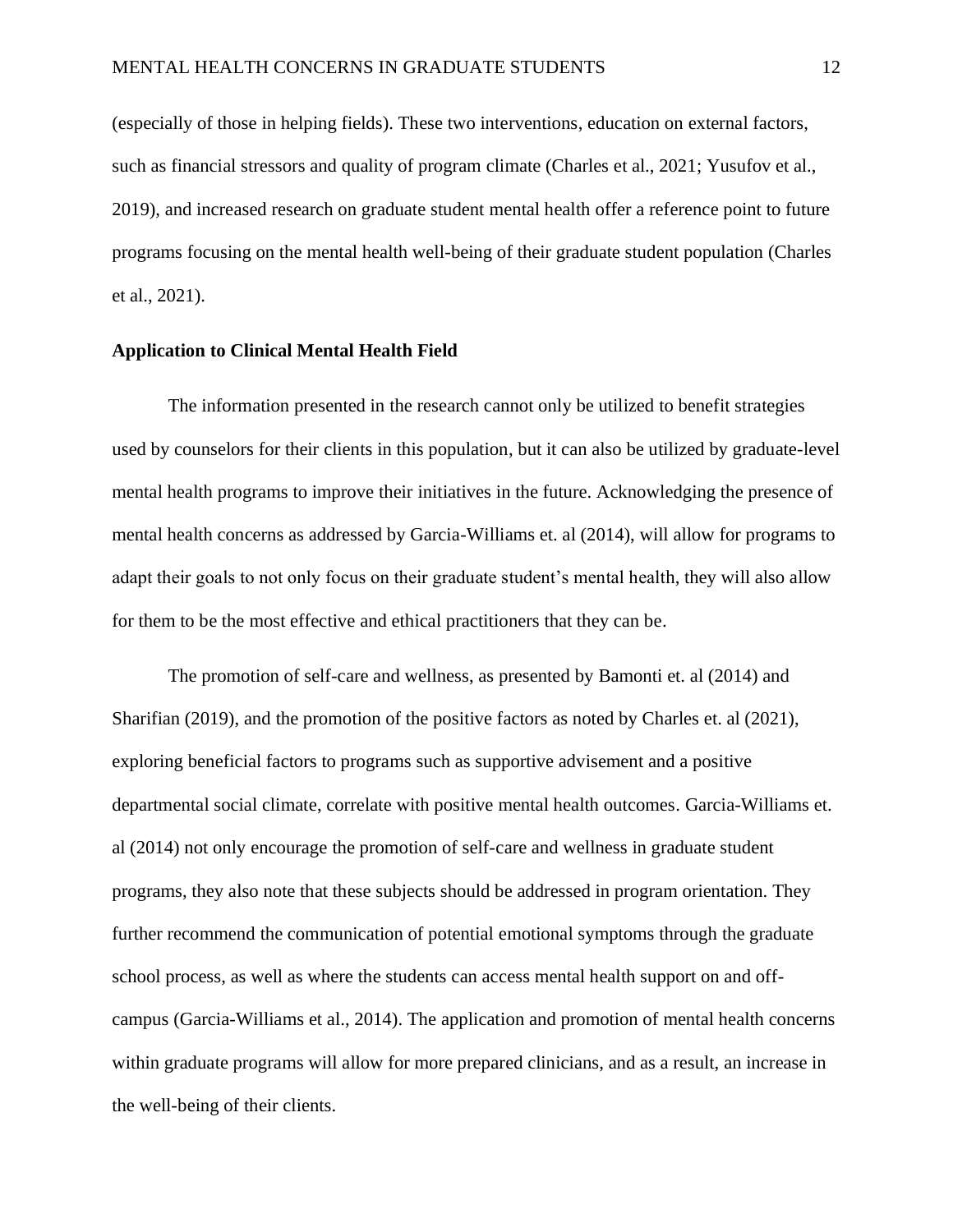#### **Conclusion**

There is a need for focus on mental health in graduate students and their respective programs. The increased number of individuals attending graduate school and the notable stress that accompanies the graduate school process has shown the presence of distress, anxiety, depression, and suicidality among graduate school students. The presence of certain positive factors in graduate school programs, such as peer and advisor support, promotion of self-care, and preparation for external stress (professional and financial) correlate with positive outcomes for the mental health of graduate students.

# **Implications and Applications**

With the presence of mental health concerns within graduate students, and the rise in students attending graduate programs, an increased focus must be placed on this population. Increased preparation for mental health concerns, promotion for services, and discussion of potential stressors during a program's orientation may be beneficial for graduate students and the program as a whole. The instillation of healthy self-care and wellness in these students will allow for not only a healthy learning environment in graduate school, but it will also allow for a positive professional outcome post-graduate school, modeling healthy steps for an individual's mental health in the working world.

#### **Limitations**

As noted previously, research done on mental health within universities is primarily conducted with undergraduate student populations due to their high numbers. When graduate student mental health is studied, it is frequently combined with their undergraduate counterparts,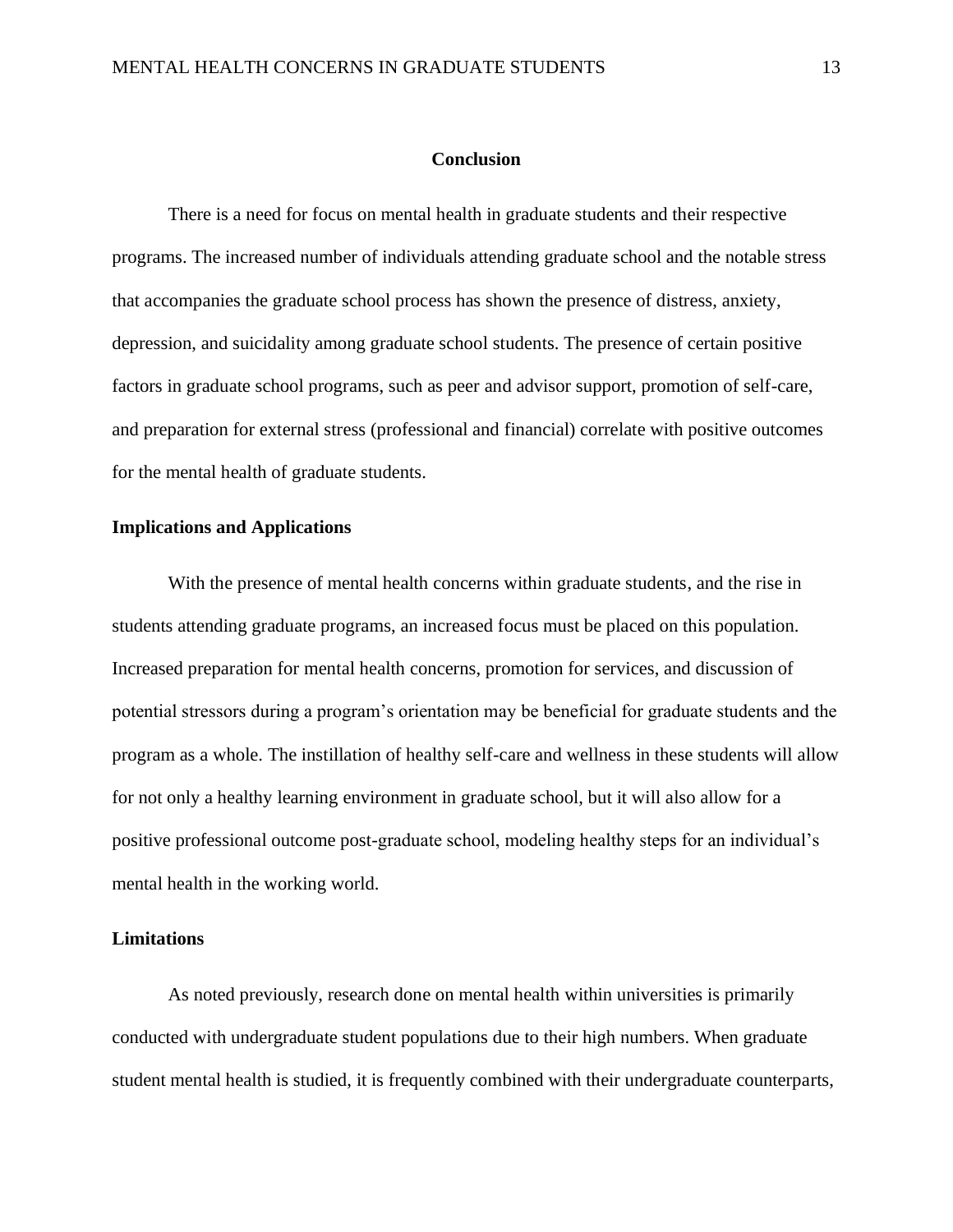or compared to them directly. It should also be noted that a bulk of the research solely on graduate students is done on health or helping fields (i.e. social work, nursing, or psychologists), as opposed to other disciplines, due to the lack of the utilization of mental health services of these other fields when in school.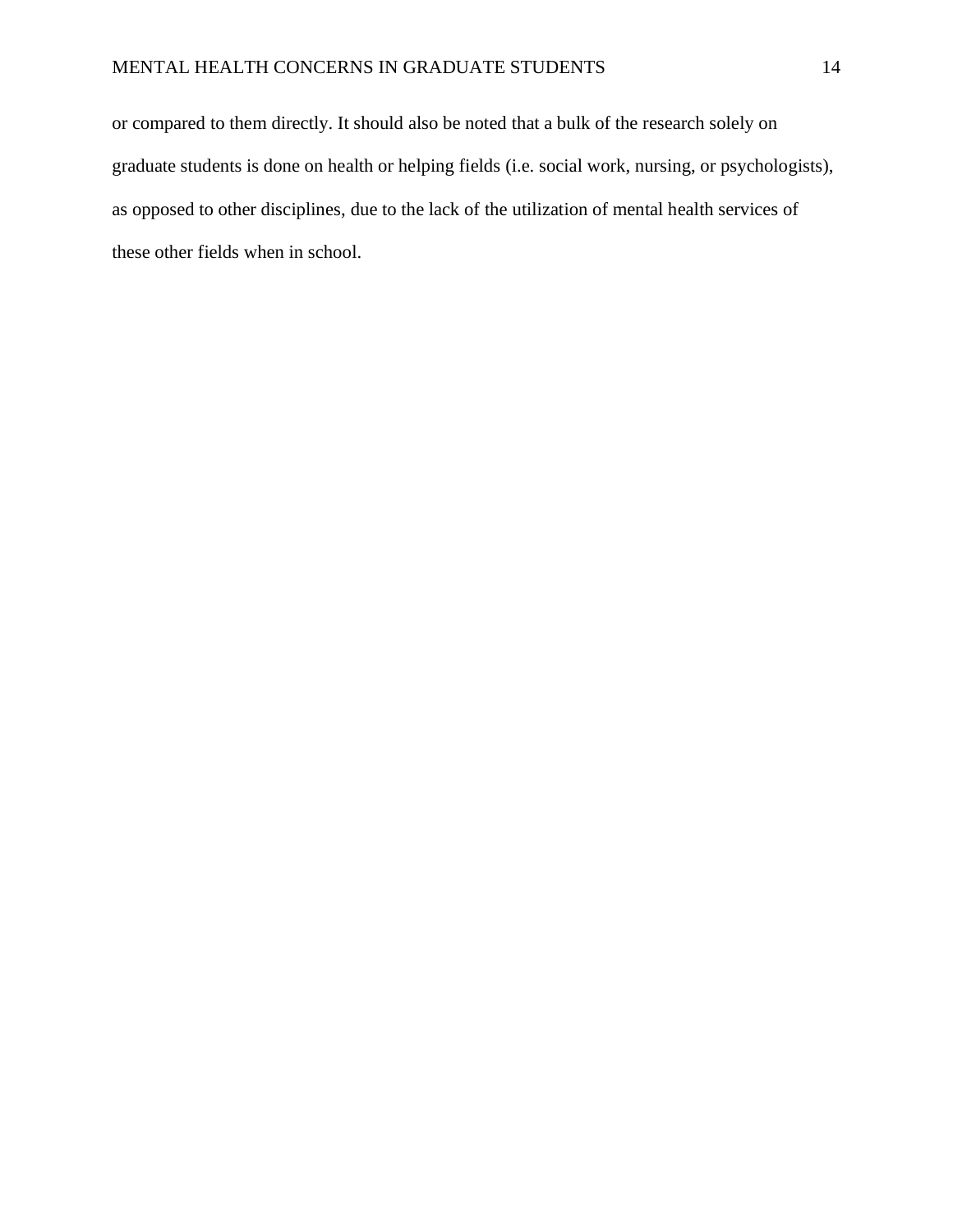#### **References**

- Allen, H. K., Lilly, F., Green, K. M., Zanjani, F., Vincent, K. B., & Arria, A. M. (2020). Graduate student burnout: Substance use, mental health, and the moderating role of advisor satisfaction. *International Journal of Mental Health and Addiction*. https://doiorg.wsuproxy.mnpals.net/10.1007/s11469-020-00431-9
- Bamonti, P. M., Keelan, C. M., Larson, N., Mentrikoski, J. M., Randall, C. L., Sly, S. K., Travers, R. M., & McNeil, D. W. (2014). Promoting ethical behavior by cultivating a culture of self-care during graduate training: A call to action. *Training and Education in Professional Psychology*, *8*(4), 253–260. https://doi-org.wsuproxy.mnpals.net/10.1037 /tep0000056
- Barnett, J. E., & Cooper, N. (2009). Creating a culture of self-care.
- Charles, S. T., Karnaze, M. M., & Leslie, F. M. (2021). Positive factors related to graduate student mental health. *Journal of American College Health*. https://doiorg.wsuproxy.mnpals.net/10.1080/07448481.2020.1841207
- El-Ghoroury, N. H., Galper, D. I., Sawaqdeh, A., & Bufka, L. F. (2012). Stress, coping, and barriers to wellness among psychology graduate students. *Training and Education in Professional Psychology*, *6*(2), 122–134. https://doi-org.wsuproxy.mnpals.net/10.1037/ a0028768
- Francis, P. C., & Horn, A. S. (2017). Mental Health Issues and Counseling Services in US Higher Education: An Overview of Recent Research and Recommended Practices. *Higher Education Policy*, *30*, 263-277.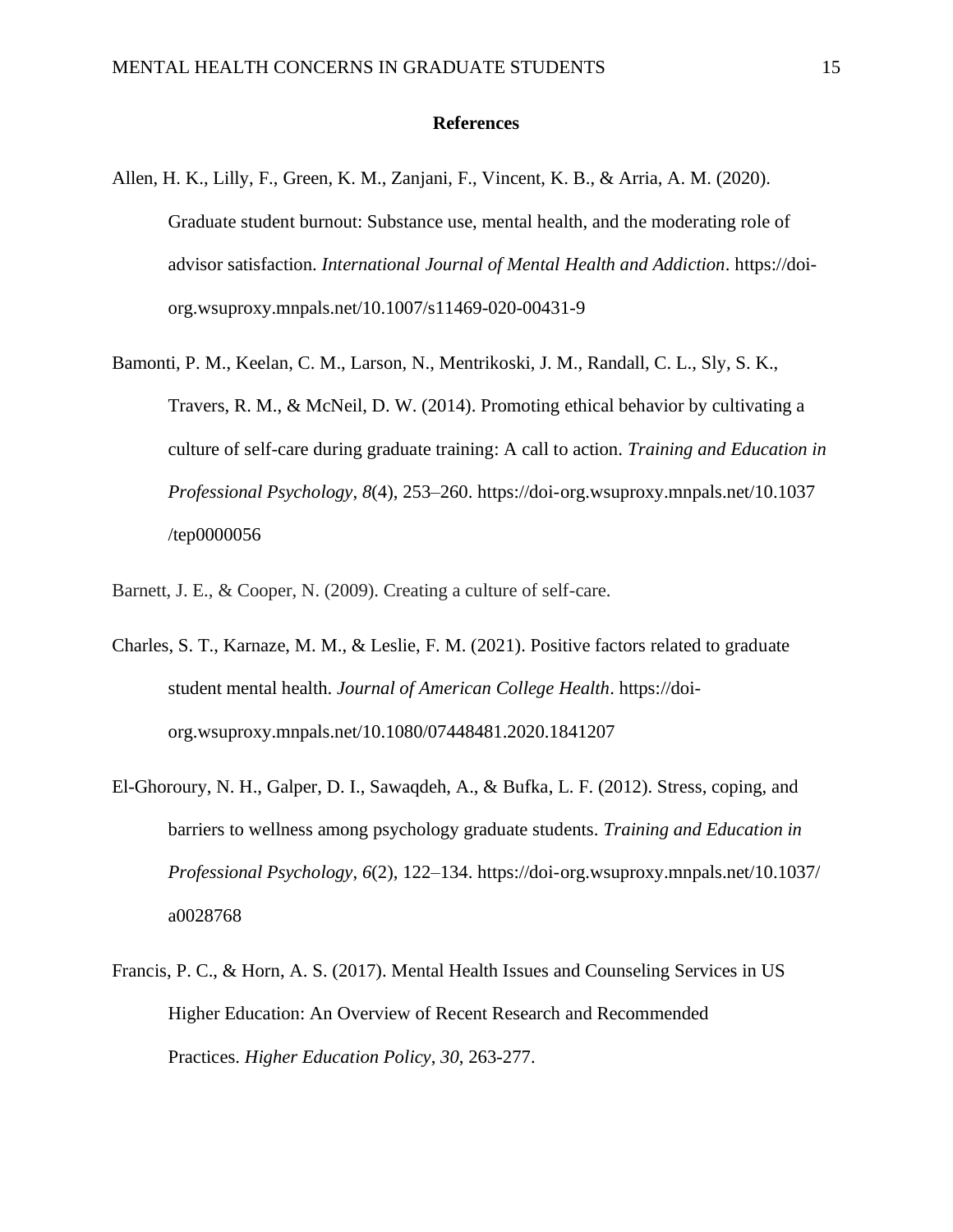- Garcia-Williams, A. G., Moffitt, L., & Kaslow, N. J. (2014). Mental health and suicidal behavior among graduate students. Academic psychiatry, 38(5), 554-560.
- Lipson, S. K., Zhou, S., Wagner, B., III, Beck, K., & Eisenberg, D. (2016). Major differences: Variations in undergraduate and graduate student mental health and treatment utilization across academic disciplines. *Journal of College Student Psychotherapy*, *30*(1), 23–41. https://doi-org.wsuproxy.mnpals.net/10.1080/87568225.2016.1105657
- Rizzolo, D., & Massey, S. (2020). Fluctuations in stress over time during the first year of health science programs. *Journal of Allied Health*, *49*(2), 120–124.
- Rossom, R. C., Coleman, K. J., Ahmedani, B. K., Beck, A., Johnson, E., Oliver, M., & Simon, G. E. (2017). Suicidal ideation reported on the PHQ9 and risk of suicidal behavior across age groups. *Journal of affective disorders*, *215*, 77-84.
- Sharifian, B. (2019). Examining the relationship between self-care and professional quality of life in counseling and clinical psychology trainees.
- Short, K. J., Goetz, J. W., Cude, B. J., Sperling, L., Welch-Devine, M., & Chatterjee, S. (2019). A case for graduate student financial education. *College Student Journal*, *53*(1), 47–55
- U.S. Department of Education (2021). Digest of Education Statistics 2019. NCES 2021- 009. *National Center for Education Statistics*. 227
- Woolston, C. (2021). "Crisis" looms on US campuses: Study reports that graduate students' mental health is at risk nationwide. *Nature*, *590*(7844), 171–172. https://doiorg.wsuproxy.mnpals.net/10.1038/d41586-021-00229-2